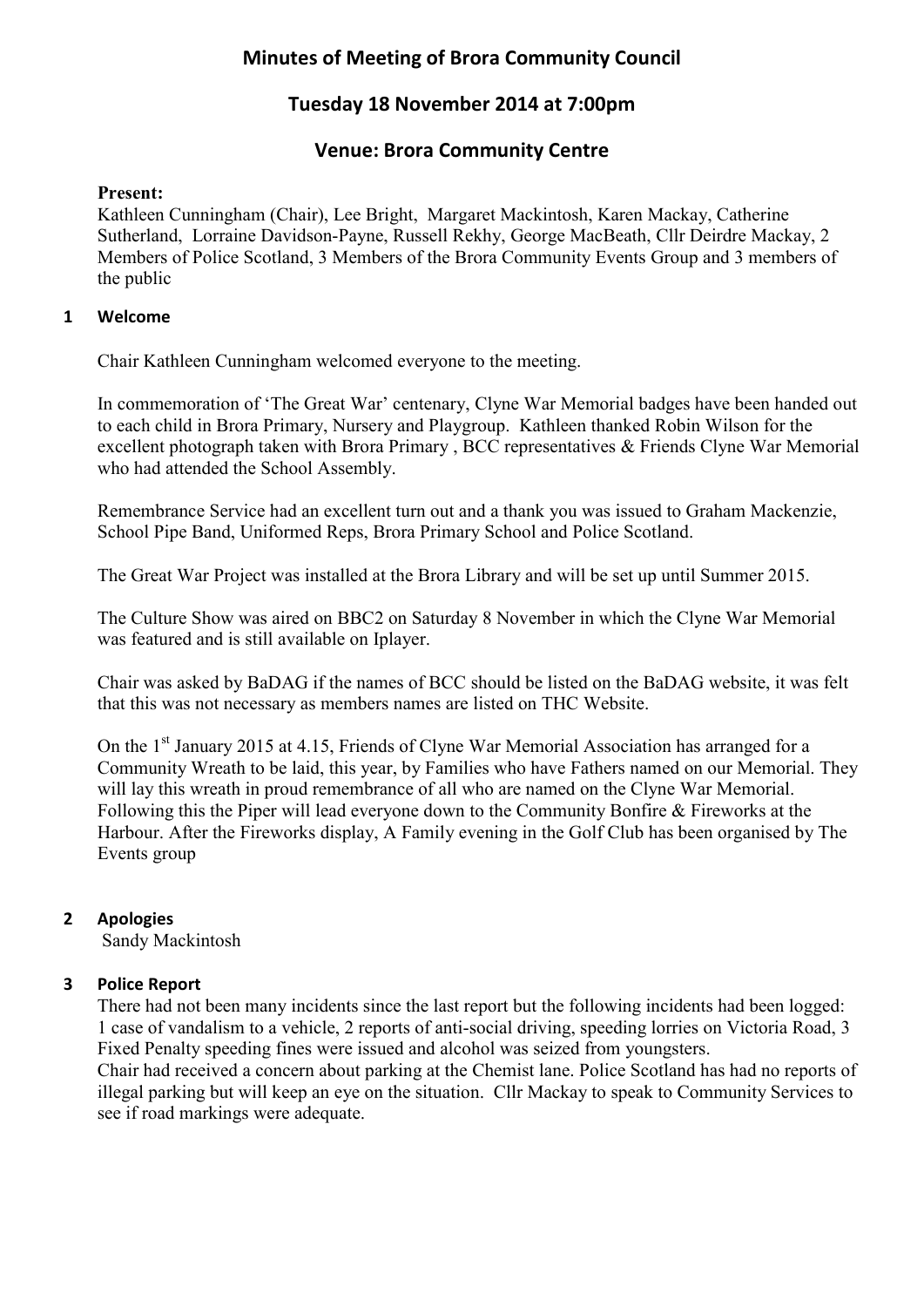### **4 BCC Community Award**. – Brora Community Events Group

Chair gave a short resume of events that the Group have raised funds for and organised for all ages of the Brora Community. She praised them for the work that they did to provide these events/outings and stated that the members of the public greatly appreciate the work that is done by the limited members of the group.

George presented the award to the Brora Community Events Group who were very appreciative of this recognition

### **5 Highland Council Report**

Cllr Deirdre Mackay reported on the following:

**Highland Council Budget Consultation**: this can be accessed on-line and outlines the proposals for £64m which has to be found over next 4 years. Very important that people respond.

**CasPlan**: 12 week consultation is underway and can be access on-line. Seeks people's views on the main issues affecting the area and location of future development Consider what the plan should deliver in terms of employment, growing communities, connectivity and transport, environment and heritage. Very user friendly.

**Customer Services Review**: consultation proposals include key stakeholders: Cllrs, Communities, Service Point Users/Tenants, staff, Community Councils. Focus Group will be run in each community affected and will be independently facilitated. SP staff can invite people to participate. Topics: reasons for using the SP, what they value and options on alternative models eg community hubs, library provision, digital self-service, or appointment arrangements.

**District Partnership**: requested that Health and Social Care issues be included as standing item on  $\overline{CC}$  agenda. (To follow up patient transport issues.) Friday 28<sup>th</sup>: presentations on HC and NHSH Budgets followed by presentation on NUKA community experience. TTGs

**NHSH Budget Pressures**: advised that one of the specific issues crippling NHSH is 12 week target under Treatment Time Guarantee. National Standard which is legally binding. Changed from 18 weeks without consultation and means that NHSH has to pay for private health care which is costing the Trust millions. TTG applies only to minor, routine procedures – not serious, life threatening conditions or emergencies. Message, as reflected in auditor General's Report is that Targets need to be reviewed.

**ETVs**: in light of recent incidents provided update on campaign to have adequate ETV cover on both East and West coasts. Vessels can and do lose power, accidents can and will happen with potentially serious consequences or communities and the environment. Vessels carry a range of dangerous substances. To follow up coastguard/signal issues in light of recent incident.

**Warning! Bright House** has opened a shop this week on the High Street in Inverness. The attachment contains a scan from a page of a Bright House catalogue which is attractive and appealing especially with Christmas looming. People can pay up purchases. The APR rates however are as high as **94.7%**

**Commission on Strengthening Local Democracy**: spoke on this at HC and need to focus devolution from Holyrood down to local communities – mindful of limited resources.

**6 Approve July Minutes -** Proposed by Lorraine Davidson-Payne and seconded by Lee Bright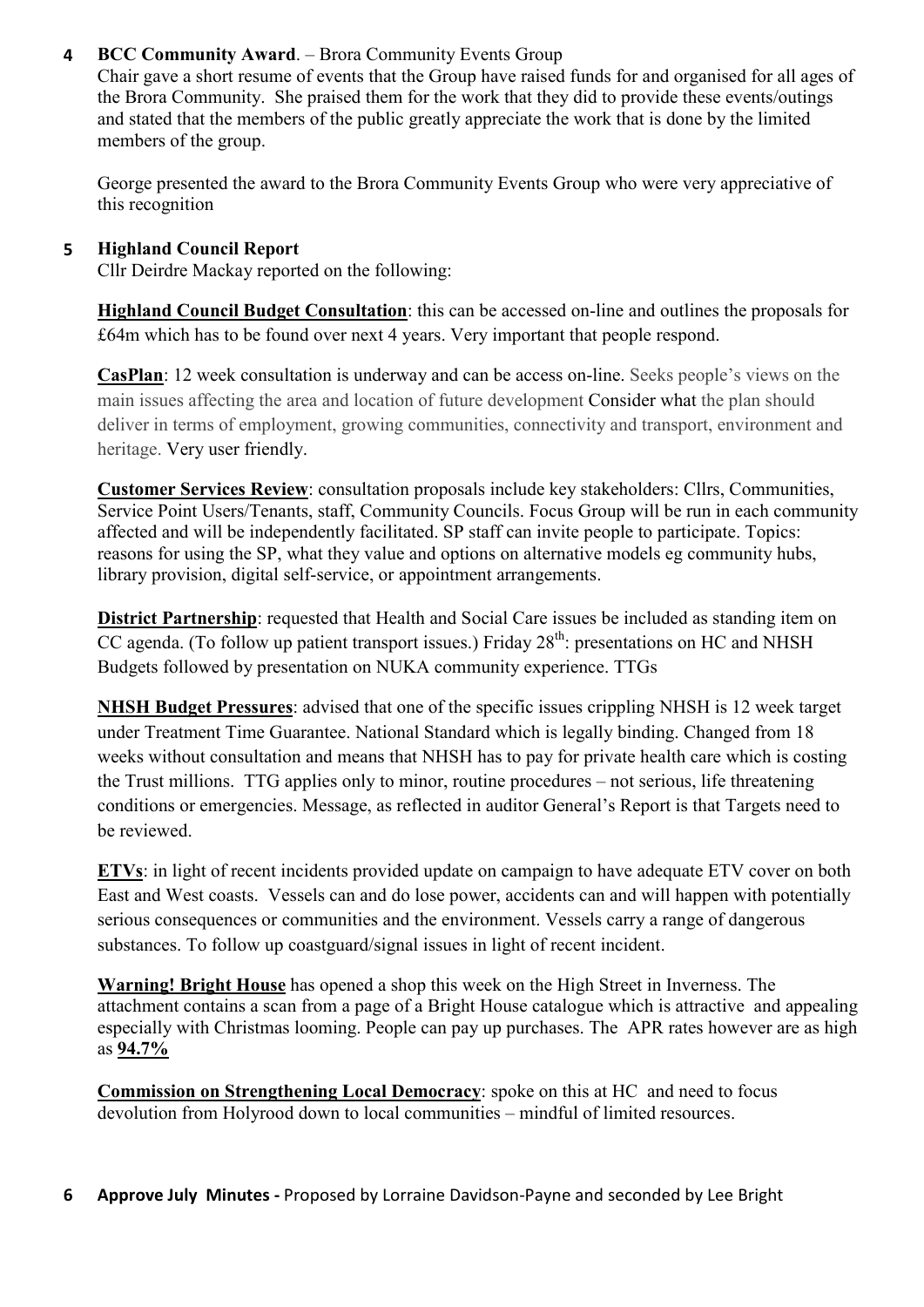## **7 Matters Arising**

- Fountain Square planterscontact to be made with the maintenance contractor for a possible site meeting. The same state of the state (Chair) and the state of the state of the state of the state of the state of the state of the state of the state of the state of the state of the state of the state of the
- Trip Hazard at Cunninghams number 1 priority with BEAR to be resolved by mid-November
- Community Centre Paintings –Brora Heritage Group has paintings in safe keeping and will be displayed in the new Old School Heritage centre once complete. It was agreed the newly decorated Brora Health Centre would be a good display point. (Sec)

### **8 Correspondence**

The following items had been emailed to BCC prior to the meeting

- Our Highland and environment/role of third sector
- Awareness evening on substance abuse
- Planning permission appeal Balnacoil. Rejected
- Stronger voice remote participation event
- MSP's seek your help on community empowerment law
- Community Council Newsletter
- Safe routes to school Allan Bryce
- Highland Community networking day
- Gordonbush Windfarm proposed extension, 20 turbines Coming to January meeting Public exhibition March 2015
- A9 pavement Bear
- Rogart Community Council Windfarm Steering Group. Letter circulated round BCC.
- Highland Council Budget Consultation Phase 2 Closes 17/12/14
- Courage and Confidence workshop
- CAS Plan open day  $-2/12/14$ , 2.00pm  $-4.00$  pm, Brora Community Centre
- Community Services open meeting 2/12/14, 6.30 pm 8.30pm, Brora Primary School assembly hall
- Caithness & Sutherland Area Committee meeting 12/01/15
- Ward Forum Police Scotland and Fire Scotland 26/11/14, 7.30pm, Golspie Community Centre
- VG-ES AGM, 21/11/14, Golspie Golf Club
- Weekly planning lists
- EON Dalchork Windfarm exhibition
- Render, gutters and downpipes at the Braes Hotel letter received from Sheila Tomelty, Principal Building Standards Surveyor, The Highland Council reporting that she had inspected the hotel and that the gutters and downpipes were not imminently dangerous. She did notice some render around faulty downpipes and gutters appears to be loose. She intends to write the owner to remove all loose render around the building and repair or board up the broken window. She will revisit to ensure that the work has been done satisfactorily.
- Community Centre Pictures. Letters held on record
- VGES AGM Friday  $21^{st}$  Nov Golspie Golf Club. Apologies from BCC (Sec)
- Coastal Erosion meeting called by BaDAG  $22^{nd}$  Nov Brora Golf Club 10.30 (Chair)
- Core Paths Consultation Jan '15 Agenda (Sec)
- Development Plan Projects Discussion (Charrette)  $12<sup>th</sup>$  Jan Brora School 6.30 (All)

#### **Micro Grants**

- Brora Primary School bingo machine for fund raising evenings approved
- Brighter Brora Christmas trees for the village approved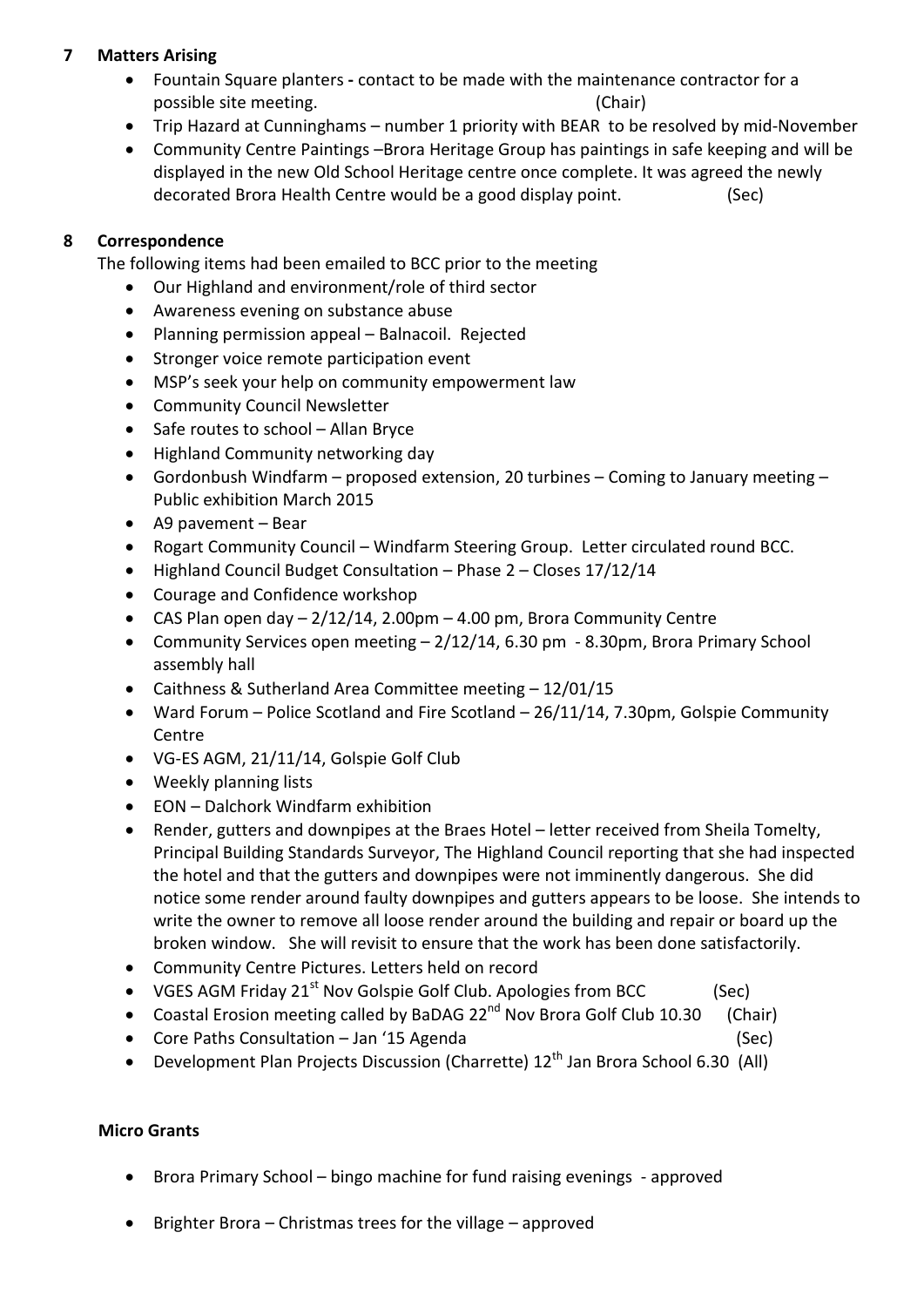- BaDAG Travel Expenses for Prof Jim Hansom to attend a meeting Saturday 22 November at 10.30am at the Brora Golf Club re erosion survey carried out in the summertime – approved
- Rankin School of Dance Christmas outfits for switch on display, half from Golspie CC and half from Brora CC – approved.
- 'Sheena's Christmas meal' Donation approved
- Veterans Day Flag raising ceremony Donation approved
- Clyne Heritage Society independent report on sustainability of the Old School as SEE are the owners of the building it was thought it best to contact SSE to confirm that there is no conflict of interest.

#### **9 Gordonbush Wind farm Report.**

Russell gave the following report on the proposal by Rogart Windfarm Steering Group brought to the Gordonbush Windfarm Panel Meeting:

The Rogart Windfarm Steering Group submitted a 12 page document to the panel at their Business meeting in Brora on Tuesday 12 November. A Rogart panel member presented this to the Gordonbush Panel group in the main querying why Rogart is not benefiting to the same extent as the other communities in the Area of Benefit

A number of options put forward by the Rogart Steering Group were discussed including:

- Allocation of funds equally between 4 communities
- Allocation of funds equally between 4 communities with the option for some of the groups to take their share
- Rogart did not have enough constituted groups to access the funds and the possibility of a development trust would benefit Rogart

Russell further reported that the Gordonbush panel felt that the document was flawed and outdated. The panel also felt that any break-up of the funds would need a majority to take the proposal forward along with SSE to support the changes requested. The panel also felt that this is a working document and understand that some of the information is outdated since the report was prepared.

It was agreed to discuss the proposal further at the next panel meeting.

BCC Chair had received a copy of the Rogart Steering Group's proposal & which had been already circulated round all BCC members.

Brora CC to submit a response to Rogart Community Council reminding Rogart Steering Group that both Windfarms allocation of benefit Funding are governed by legal documents; signed Memorandums of Understanding whereby Benefit is paid , to administration of Panels & Trustees into Single Joint funds benefiting An Area of Benefit. (Chair/Sec)

Kilbraur Trustees will give their response following their meeting. (Ronnie Sim)

**Gordonbush Sustainability Fund Ring-fenced Grant** – Balance of £70,000 remains ring-fenced for Brora projects and following discussion with SSE Fiona Morrison, should be 'actioned' at BCC Jan meeting Clarity regarding criteria, advertising & administration to be discussed with SSE (Chair/G/B Reps)